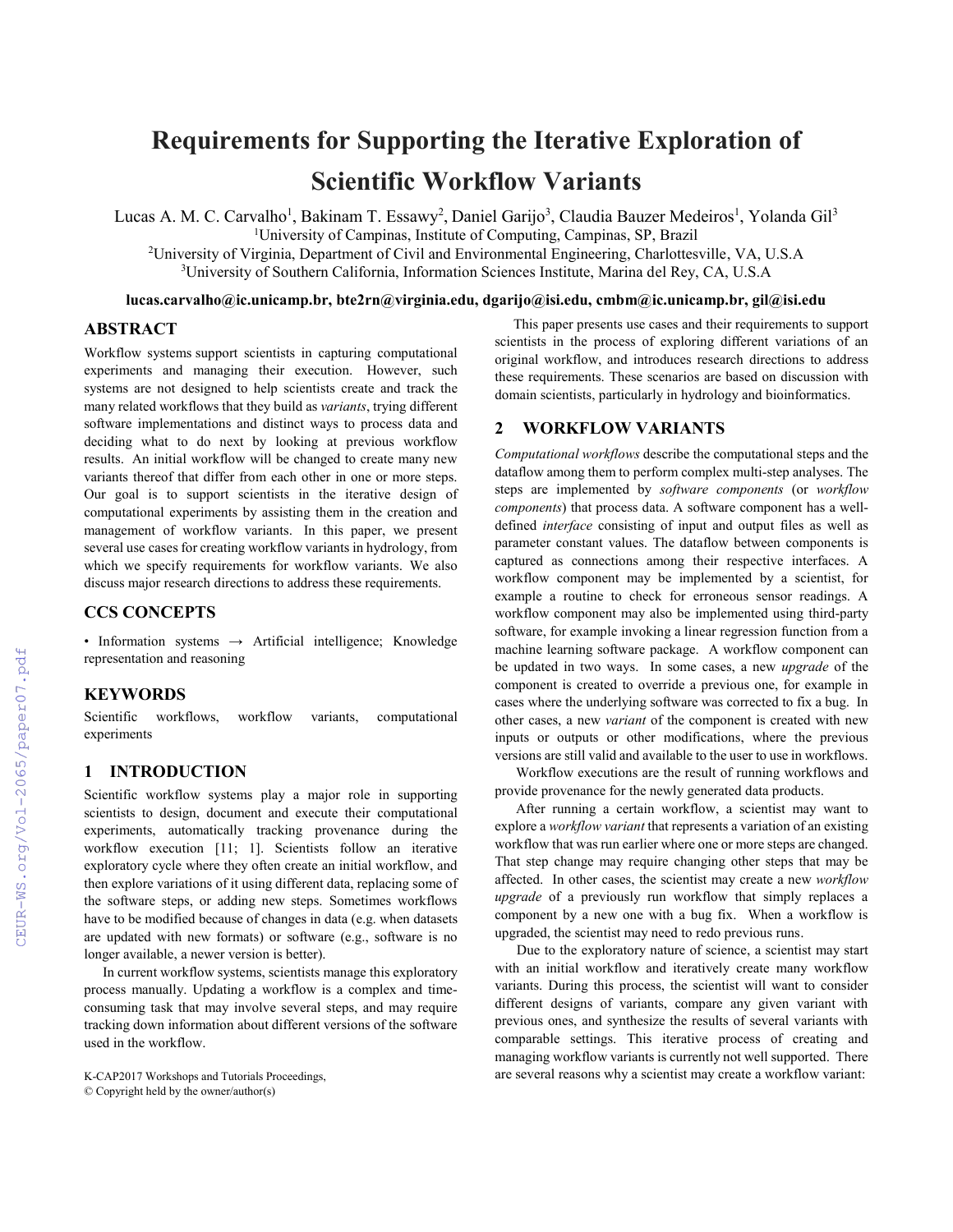- 1. New versions of the software used in the workflow components are released. These may add new functionality that could be useful for the investigation. These may also correct errors or fix bugs, and in that case the scientist may be interested to check whether their results done with the older version still hold.
- 2. New possible models or algorithms become available. The scientist may discovery these through online search, reading articles, or talking with colleagues. These open new possibilities for exploring alternative designs of the workflow.
- 3. New datasets become available to the scientist. In this case, the scientist may want to change their workflow to incorporate that new kind of data.

Sometimes the explorations are due to a combination of these. For example, new software versions may fix errors and offer new functionality that allows the scientist to use new kinds of data.

#### **3 RELATED WORK**

There have been several efforts to keep track and manage workflow updates and versions. VisTrails [2] tracks the evolution of workflows using a change-based provenance model that records information about modifications to workflow components, inputs, outputs and parameters. They compare results of workflow executions using visualizations. However, this approach focuses on capturing changes and comparing workflows, while we are interested in supporting the process of designing, creating, and managing workflow variants.

Koop et al. [8] focuses on the problem of supporting workflow upgrades when the software that implements a component has a new version by suggesting how the change-based provenance actions might be reused to upgrade other similar workflows. The focus is on the mechanics of the upgrades, while our interest is on supporting the iterative exploration and design of new workflows.

Workflow variants are also explored in Experiment Lines [20]. Their focus is on the variation of models or algorithms and software packages. In contrast, our focus is broader in that we support the creation of workflow variants.

## **4 MOTIVATING SCENARIOS AND REQUIREMENTS**

This section describes several scenarios where scientists iteratively create and explore workflow variants. The scenarios use examples from hydrology. A hydrologist uses models, often developed by others, to estimate how much water will flow in an area. We will consider several hydrology models in these scenarios. MODFLOW is the U.S. Geological Survey's three-dimensional (3D) finite-difference groundwater model that has been developed for several years and has many versions and variants. A major version of the core implementation is MODFLOW-2005 [7] which simulates confined, unconfined, or a combination of confined and unconfined groundwater-flow problems. A major variant is MODFLOW-NWT [9] which uses a Newton-Raphson formulation. MODFLOW has many packages that run different types of



**Figure 1.** A workflow diagram representing the initial workflow W<sup>0</sup> used in our scenarios. In scenarios S1 and S2 new variants  $W_1$  and  $W_2$  are created by updating the MODFLOW step to use a different version that has the same interface, and therefore has the same overall workflow diagram shown here.

simulations depending on the input data selected, so it needs to be configured to use the packages needed to process the desired data. This is done using FloPy [12], a Python package to create, run, and post-process MODFLOW-based models. We will also use MIKE-SHE [6], another computational hydrology model that solves for both saturated and unsaturated zones in groundwater.

Hydrology models need data about the area for the simulation. For example, MODFLOW requires elevation data, in the U.S. typically coming from the National Elevation Dataset, recharge data, typically from the National Recharge Dataset, and the data for the area from the Watershed Boundary Dataset.

Figure 1 shows an initial workflow  $W_0$  that uses MODFLOW-NWT. The input data includes the boundary for the area being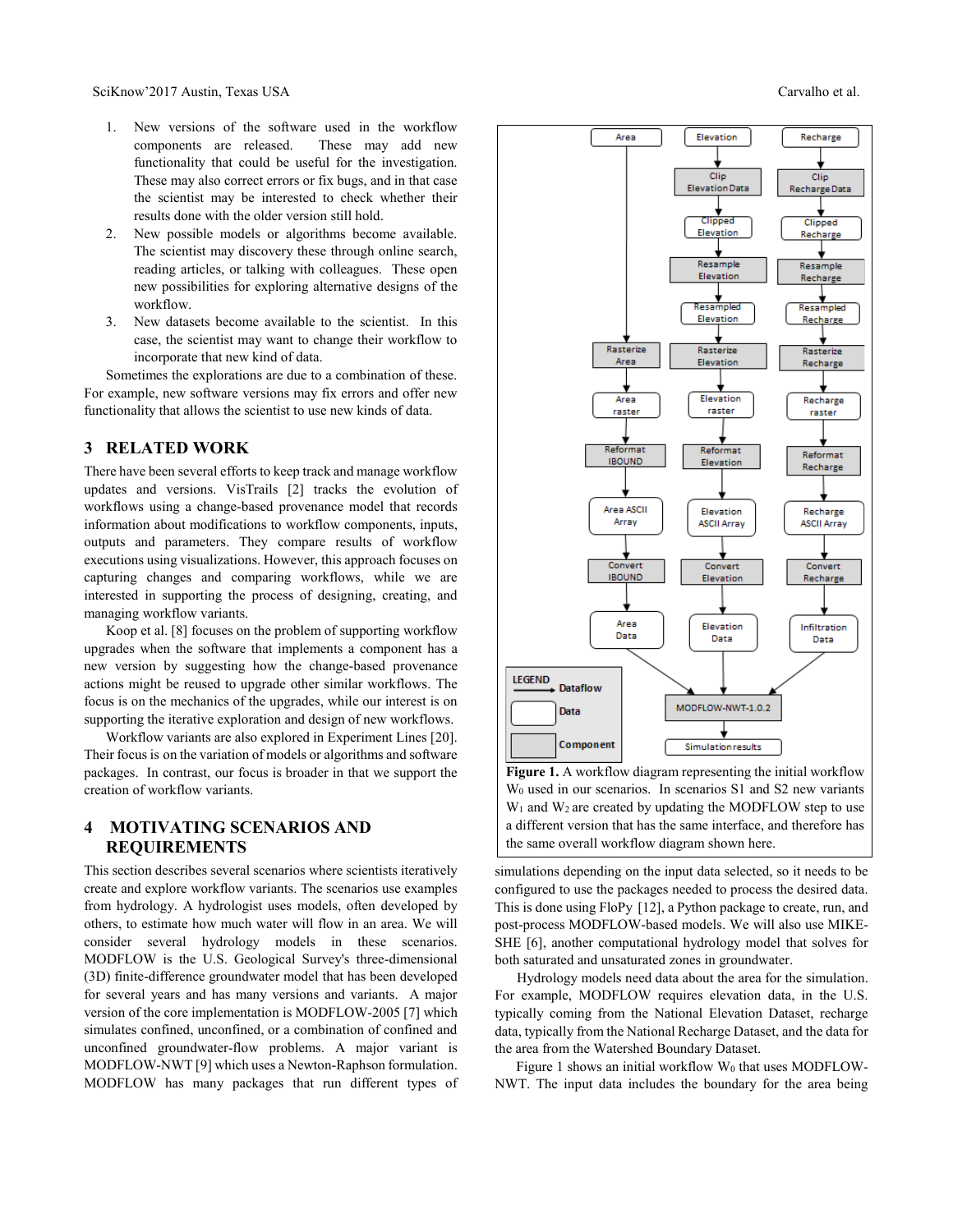

**Figure 2.** In scenario S1 a new upgrade  $W_1$  is created by updating the MODFLOW component to use a different version that has the same interface and fixes a bug. The changed component is shown with a thicker outline. In scenario S2 a new variant W<sup>2</sup> is created with a similar diagram but using a different MODFLOW component.

studied, elevation data, and recharge (drainage) data. *Area* is an input to the step *Rasterize*, which converts the data from a geographic system format to raster (bitmap) and is implemented using *GDAL* (Geospatial Data Abstraction Library). The step *Convert Area* converts the raster data to text data (ASCII) using *NumPy,* a library for array/matrix in Python. Then, the unit of measurement for this data is converted from centimeters to meters

and the data format is converted from raster to text using the step *Convert Elevation*, which is implemented using *NumPy*. *Rasterize Recharge,* which is implemented using *GDAL*, generates the recharge raster and then *Convert Recharge*, which is implemented using *NumPy*, converts the unit of measurement of the data from centimeters to meters and from meter/year to meter/day and from raster format to ASCII. The simulation component is implemented using MODFLOW-NWT Version 1.0.2, and uses FloPy to configure it with the appropriate packages.

## **4.1 Case I: Same Component Interface, Different Software Version**

In this case, a workflow component is replaced by another one that uses a different version of software to implement it but the component interface remains the same. We consider two main scenarios for this case. One occurs when a new version of the software used in a workflow component is released to fix errors or bugs. The other one occurs when a new version is released to carry out a different function.

The first scenario S1 starts with a scientist that runs workflow W<sup>0</sup> several times, changing the data sets used and comparing the results to understand how changes in the inputs influence the results. After several weeks, the scientist notices a new release of MODFLOW, with modifications to enhance the model outputs. So they create an upgrade of the MODFLOW component, which results in the creation of workflow  $W_1$ , an upgrade of  $W_0$ , shown in Figure 2. In this example, from version 1.0.2 to 1.0.3 of MODFLOW-NWT a bug was fixed in the UZF1 package that was causing UZF1 to incorrectly calculate unsaturated-zone evapotranspiration, which results in a much smaller value [19]. The earlier version 1.0.1 calculated this value properly, so the bug was introduced in version 1.0.2 but fixed in 1.0.3. In some cases, scientists may downgrade to an earlier version because it has a desired feature or it does not produce a wrong value introduced by a bug in later versions but not fixed yet. The scientist may need to discard all previous executions of  $W<sub>0</sub>$  because the results were incorrect due to bugs, and run them using  $W_1$  instead.

The second scenario S2 occurs when the software in a component is modified to carry out a different function. In this case, from version 1.0.2 to 1.0.3 of MODFLOW-NWT there is a major change to generate a more accurate calculation of evapotranspiration. First, the header of the listing file that results from running MODFLOW-NWT is changed from having a variable "RMS" to "RMS1" and "RMS2," and from a variable "L2-NORM" to "L2-NEW" and "L2-OLD". This change was done to improve the calculation of the residual terms as the L2-NORM rather than the root-mean-squared error (RMS error). This change does not affect the format of the results, only their value to be more accurate. Thus, the interface of the new component variant does not change, and the newly created workflow variant  $W_2$  has the same structure as  $W_1$  in Figure 2.

The scientist needs to be able to understand the changes to the software in new versions in order to assess the differences between versions and estimate the effort to make the changes in the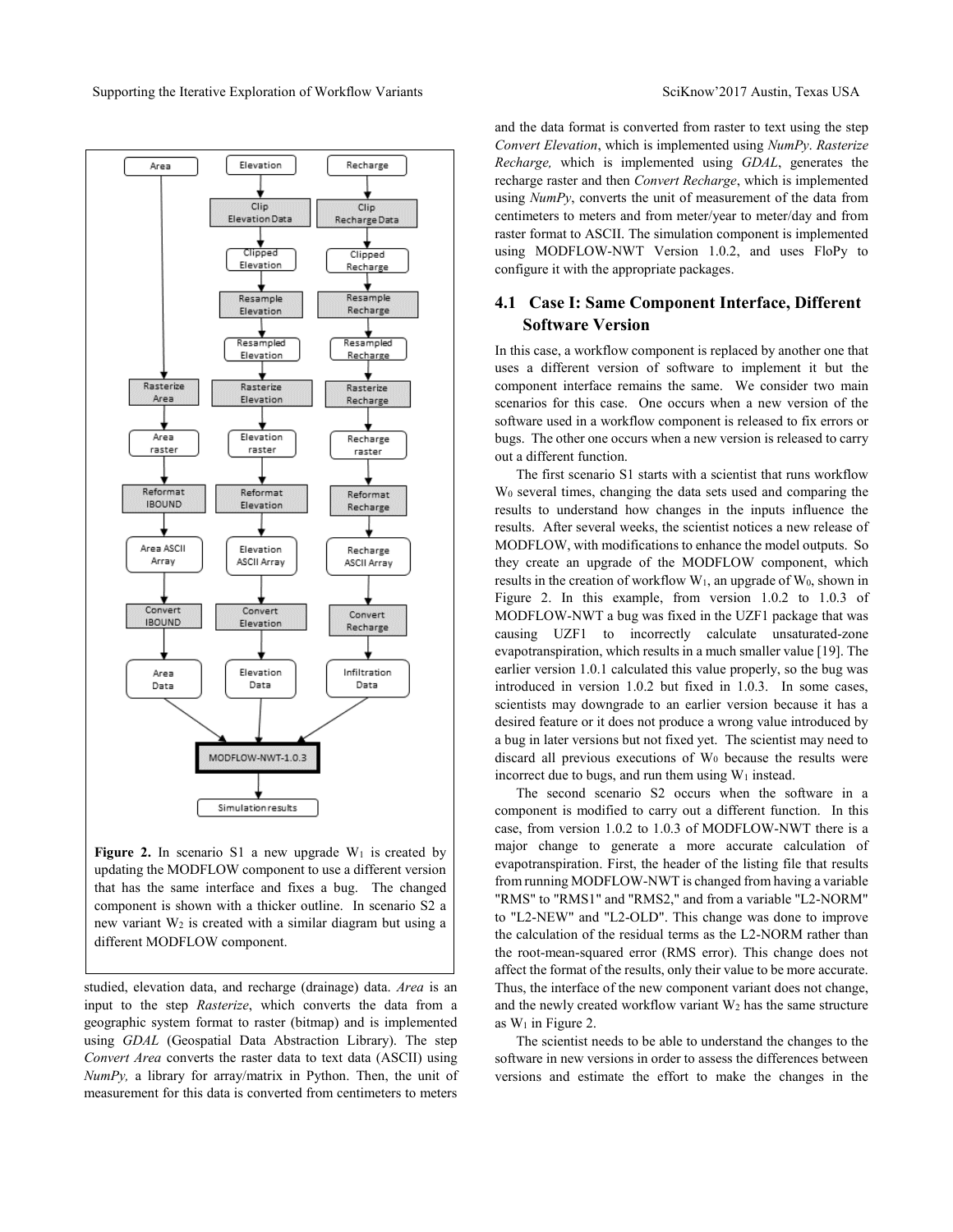workflow. This may require a significant effort, as this information may be scattered across release notes, documentation, papers, web sites, and other sources. In some cases, the scientist may be interested in skipping ahead several versions. For example, she may want to change from version 1.0.2 all the way to the newest version that is 1.1.3. This is challenging since the scientist needs to track and summarize all the differences between several consecutive versions.

In addition, when changing a software version used to implement a component, the scientist needs to check if the new version is compatible with the software version of other components of the same workflow. For example, a specific FloPy version is compatible only with some MODFLOW-NWT versions. Sometimes these incompatibilities can occur across different workflow components, for example if two components make different assumptions about the Newton-Raphson formulation. This means that the scientist needs to track in detail all the software dependencies and compatibilities across the software components of a workflow.

Finally, the scientist may need to check that the new simulation results do not require additional changes in the workflow steps that use those results. In our case they were the output of the workflow, but in other cases further adjustments may be required.

Scenarios 1 and 2 motivate the following requirements:

- **R1 –** Version descriptions need to capture useful metadata of the software.
- **R2 –** Scientists need to understand differences in metadata between different software versions, particularly about their interfaces.
- **R3 –** Scientists need to be alerted about relevant updates of software used in their workflows.
- **R4 –** Workflow descriptions need to capture the software, software version, and functions used in the implementation of workflow components.
- **R5** Scientists need to understand how new workflow variants can be used to correct errors in prior results.
- **R6 –** Scientists should be able to easily replace a component of a workflow with a new one when the interfaces of the components are the same.
- **R7 –** Given a software package that can be used to create many workflow components, scientists need to easily figure out how to implement new variants of a workflow component with newer versions of that package.
- **R8 –** Scientists should be able to easily create new versions of workflow components and relate them to each other.
- **R9 –** Scientists should be able to easily create new workflow variants and relate them to each other.
- **R10 –** Scientists should be able to relate changes in software to specific workflow results, so it is clear how new software versions affect calculated variables to produce wrong values.
- **R11 –** Version descriptions need to capture bug fixes and known bugs and relate them to software features and input and output file variables.



**Figure 3.** A workflow variant  $W_3$  derived from  $W_2$  is created in Scenario S3 after adding well data, which requires adding the necessary data conversion steps and also changing the MODFLOW component to have an additional input for well data. The new and modified components are shown with a thicker outline.

- **R12 –** Scientists need a summarization of changes between a given software version and a newer version to understand their differences without need to understand the changes associated to each version in between those.
- **R13 –** Scientists need to understand any incompatibilities between versions of different software packages and libraries used to implement a workflow component.
- **R14** Scientists need to know whether a new workflow version or a new workflow variant is valid.

# **4.2 Case II: Different Component Interface, Same Software Version**

In this case, a workflow variant is created by replacing a workflow component by another one that uses the same software implementation but invokes a different function and as a result has a new component interface (i.e., adding, removing or replacing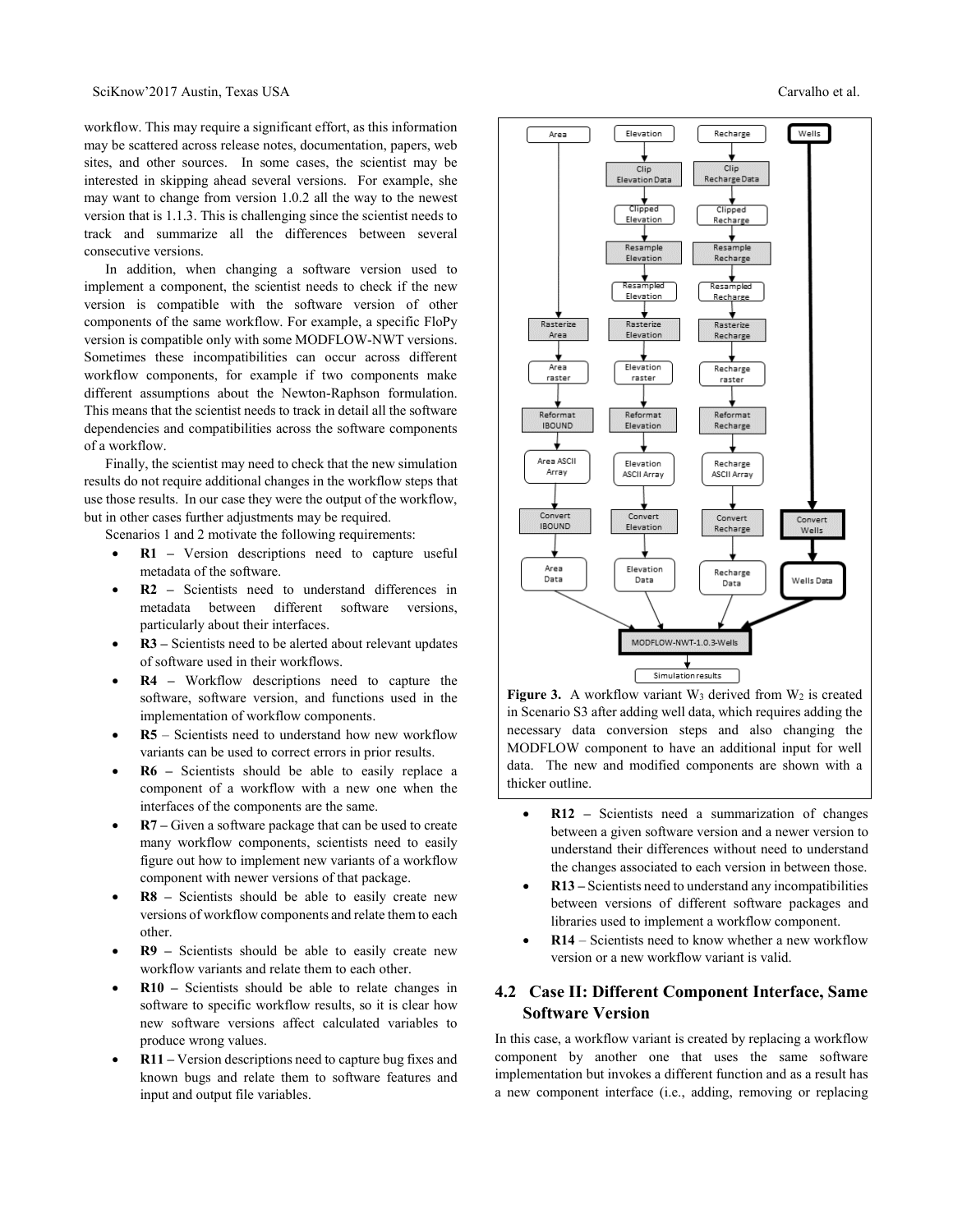

Figure 4. A workflow variant W<sub>4</sub> derived from W<sub>3</sub> is created in Scenario S4 after replacing the input for recharge data with infiltration data, which requires adding the necessary data conversion steps and also creating a new MODFLOW component variant to make the well data compatible. The five new components and the modified one are shown with a thicker outline.

inputs or outputs). This interface change may require changes in other steps of the workflow (e.g., adding, replacing or removing data conversion or post-processing steps.) We consider two scenarios for this case. One occurs when a component is changed to use additional inputs or outputs provided by the software used to implement it. Another occurs when a component is changed to replace inputs or outputs or use them differently in the software used to implement it. In both cases, the rest of the workflow may be affected by the changes.

Scenario S3 starts with a scientist running workflow  $W_2$ . The scientist would like to add an input regarding water elevation through wells, so she creates a new variant of the workflow component by adapting the MODFLOW component used in  $W_2$  by adding a new input for well data. The well data is already provided as an ASCII file, so unlike the elevation and recharge data there is no need to convert wells data to ASCII. The only data preparation needed is converting the unit of measurement from feet to meters. To perform this change, the scientist adds *Well* to the workflow inputs, adds the step *Convert Well* for unit conversion. This results in workflow variant W3, shown in Figure 3. The scientist created one new component variant and created a variant of an existing component.

In scenario S4, the scientist decides to include snowmelt in the simulation. This can be done by using infiltration as an input instead of recharge (since the infiltration package will also account for recharge). Figure 4 shows the resulting workflow variant W<sup>4</sup> where the recharge input of  $W_3$  is replaced with infiltration. Additional changes include replacing the steps to prepare data for simulation with those steps to clip and resample infiltration, and to convert the unit of measurement in the input data from centimeter per year to meters per day, reformatting it to ASCII format. In addition, the MODFLOW step needs to be modified in two ways. First, the recharge input needs to be replaced with infiltration input. Second, the FloPy software configures MODFLOW to use the infiltration packages. In total, the scientist created five new components and created a variant of an existing component.

There are several important tasks that the scientist needs to address in these two scenarios.

Before creating the data preparation components for W<sub>3</sub> and W<sub>4</sub> the scientist has to find whether components that already do those conversions are available or not. Reusing components saves time, but after spending many years running similar workflows with similar data it may be hard to remember which components have been created before. Furthermore, in addition to reusing components it may be possible to reuse entire sub-workflows. In our example, the sub-workflow to prepare infiltration data has five steps that can be reused together.

Another important task is to compare the results of different workflow variants. For example, a scientist would run  $W_3$  and  $W_4$ and compare the results to each other and to  $W_2$  to understand how changes in the workflows affect the simulation results.

Scenarios 3 and 4 motivate these additional requirements:

- **R15** Scientists need to easily find software packages and workflow components that are appropriate to process a specific type of data input.
- **R16 –** Scientists need to easily find workflow components for data conversion.
- **R17** Scientists need to be able to understand the differences between two workflow variants.

## **4.3 Case III: Alternative Component, Different Software**

In this case, a workflow variant is created by replacing a workflow component by a component that does an equivalent function but is implemented using a different software. There are several reasons to create workflow variants that use equivalent software, such as testing different models or taking into account parameters that are ignored by the current model used in a workflow. The new component may have a very different interface from the previous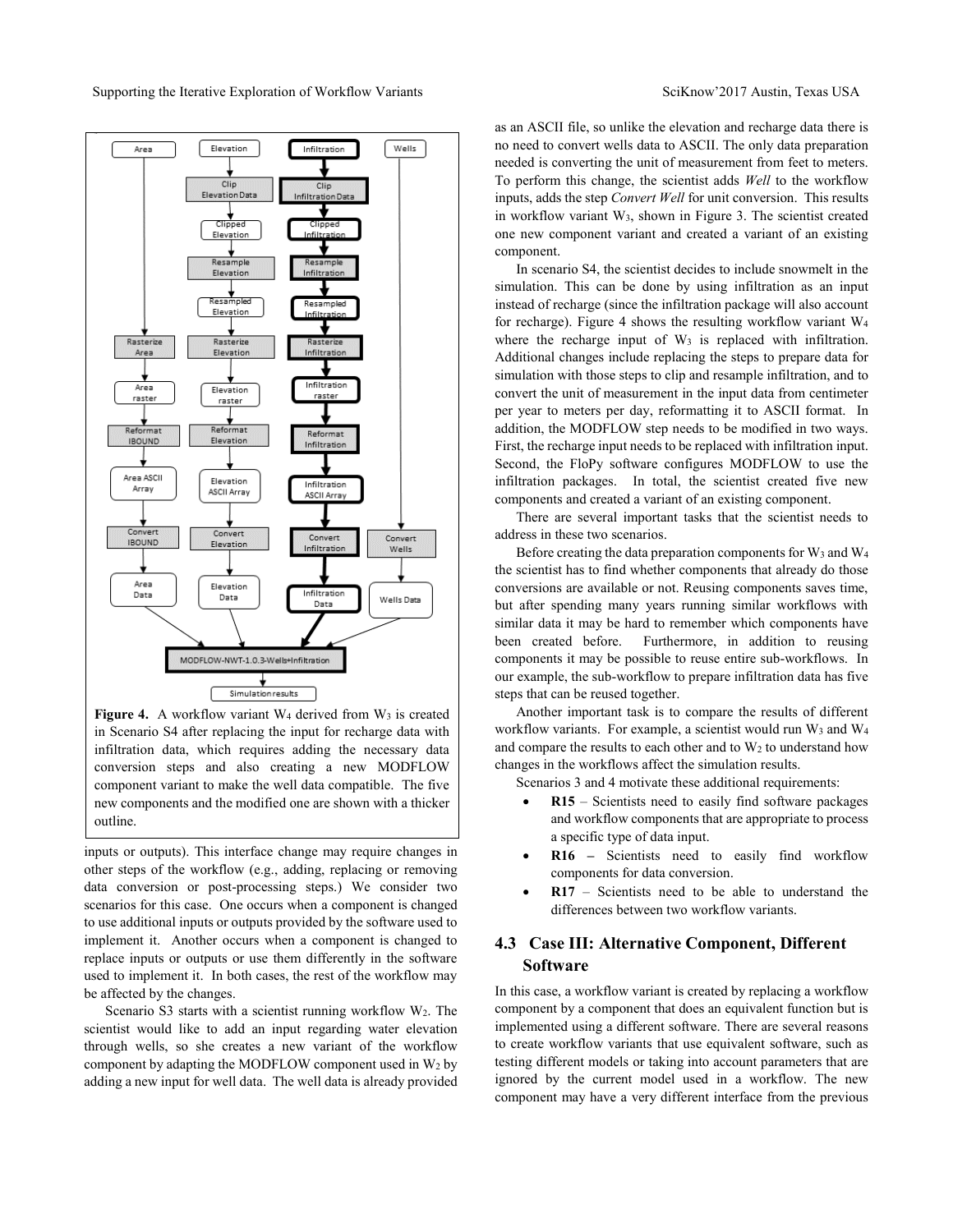

**Figure 5.** Workflow variant  $W_5$  using the MIKE-SHE hydrological model. The area data can be used raw, and the component to clip elevation data can be reused from workflow W4. The five new components and the modified one are shown with a thicker outline. Several components from W<sup>4</sup> were removed as they were no longer needed.

one, thus requiring a major update of the workflow to create, replace, or remove several data preparation or post-processing steps. Note that although the tasks to create the workflow variant may be similar to those in scenarios 3 and 4, now there are additional tasks in finding out information about the new software to check its functionality and analyze how it fits into the workflow and the overall exploration that the scientist is doing. We consider two scenarios. One occurs when the scientist already knows which alternative method to use. Another one occurs when the scientist needs to find and compare the assumptions, functionalities and the effort to change the workflow when considering more than one method to decide which one to use.

Scenario S5 has a scientist who is concerned about MODFLOW-NWT only solving for saturated zones, so some parameters are simplified or even ignored. The scientist would like to use a different method to solve for the unsaturated zones, and has heard that the MIKE-SHE model does a similar simulation to MODFLOW, but is a fully coupled and integrated surface water and ground water model that considers parameters regarding unsaturated zones. The inputs and outputs for MIKE-SHE are different from MODFLOW. MIKE-SHE uses area data in the same raw format that is provided by the data source, so it does not need to be pre-processed. It also uses topography data and can ingest formats very similar to the data source, so the data only needs to be clipped. MIKE-SHE also requires several new input data, namely rainfall, evaporation, and temperature, all in the format provided by data sources so they only need to be clipped. MIKE-SHE also generates several separate outputs, including files associated with the simulation (SHERES), a binary output file containing all the static information on the simulation (FRF), and other results stored in a series of DFS0, DFS2 and DFS3 files. As for the MIKE-SHE component, there is no need to use the FloPy software to implement it. Figure 5 shows workflow variant  $W_5$  created from  $W_4$ : the scientist had to create three new data pre-processing components, one new component for MIKE-SHE, and one new component to

combine the simulation results to obtain a format that is comparable to W4 and to all the previous workflow variants. Many components from W<sup>4</sup> were discarded as they were no longer needed.

In scenario S6, the scientist decides to investigate other models, since MIKE-SHE is a commercial, proprietary model. There are many other hydrology models available, including PIHM [13], TopoFlow [14], VIC [15], and dozens of others available in repositories such as CSDMS [16]. The scientist starts to investigate which models produce interesting simulation results, and considers how much effort is required to locate the data required by each model, to develop the data pre-processing components needed, and to install and run each of these models. The scientist finds out that PIHM provides Hydroterre [17], a comprehensive data repository that already provides data in the required format, and a PIHM-GIS software to visualize simulation results [18]. The scientist also finds that PIHM requires a solver in order to run, so the simulation component needs to include the solver software in addition to PIHM. The scientist develops a workflow variant  $W_6$  that includes new components implemented using PIHM, Hydroterre, and PIHM-GIS.

It is important to highlight several important tasks done by the scientist in these scenarios. In both scenarios, but particularly in scenario S6, the scientist needs to compare how two models are similar and how they differ in terms of the input data that they use and the output data that they generate. The documentation of models always includes details of the input and output requirements in terms of files and formats. The scientist will want to understand conceptually how the models work in terms of the physical variables used or generated in the model. That is, understanding the inputs and outputs at the file and format level is important, but understanding how model variables map to each of the files is also necessary. This information is usually not included in the software documentation, but in the publications associated with the model. The scientist will need to consult a variety of sources in order to understand how different models compare [10].

Another important task is to understand the assumptions made by the different models. For example, in hydrology some models may assume the Navier-Stokes equations for fluid motion, while others do not. These assumptions are often not captured in the descriptions of workflow components, which focus on the models as software artifacts rather than research artifacts.

In addition, after creating and running the new workflow variants  $W_5$  and  $W_6$ , the scientist will want to compare their results to the results obtained with previous workflows W4, W3, and earlier ones. This requires that the scientist understands how the model results are related to one another, which requires understanding what modeling variables are generated and included in the simulation outputs.

Scenarios S5 and S6 motivate the following additional requirements:

- R18 Version descriptions need to capture assumptions used in software.
- **R19 –** Workflow components, inputs, outputs or parameters in new workflow variants that are no longer needed need to be removed.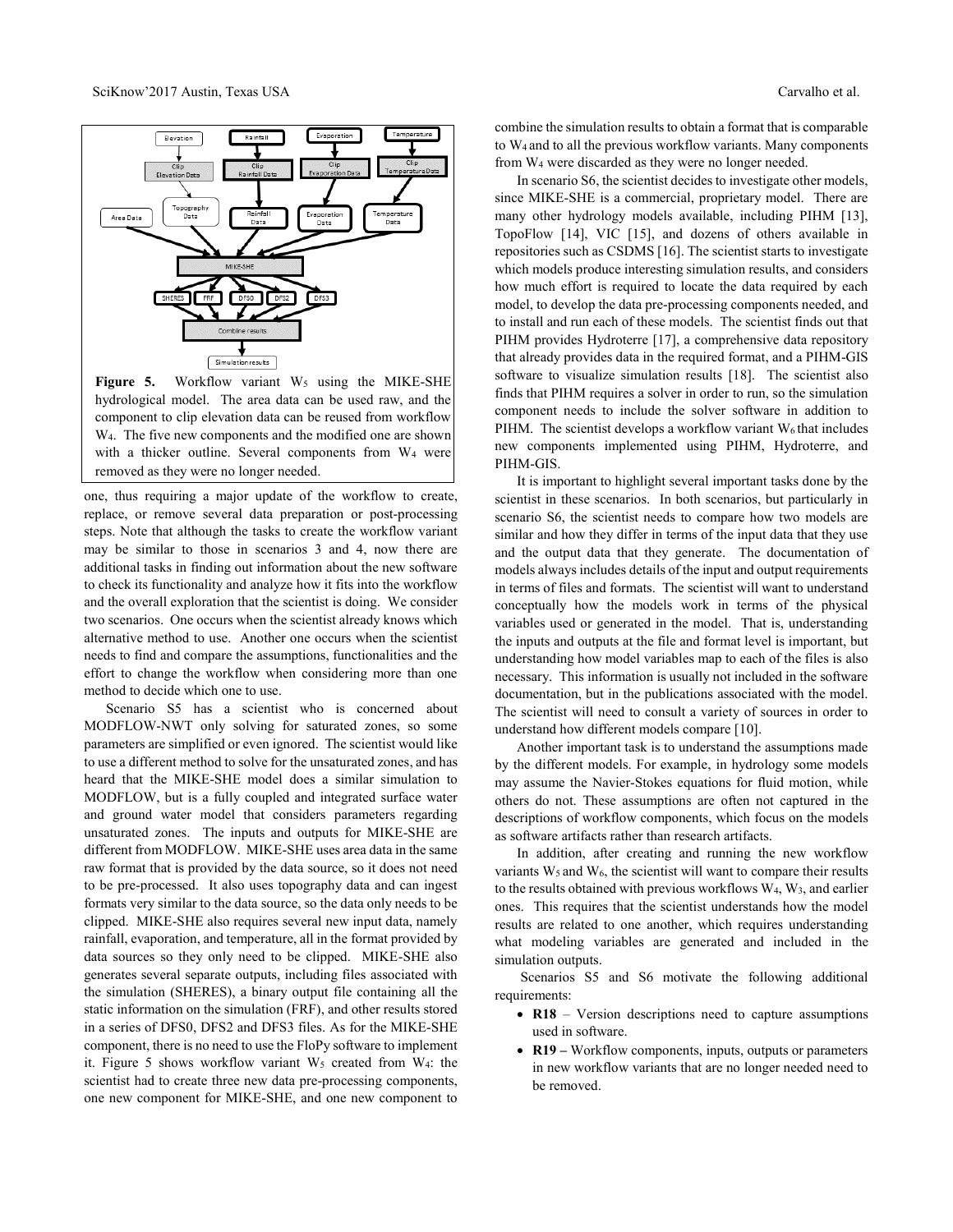| Category    | Requirement                                                                                                    | <b>Cases</b>    |
|-------------|----------------------------------------------------------------------------------------------------------------|-----------------|
| Workflow    | $\overline{R1}$ – Version descriptions need to capture useful metadata of the software.                        | C1, C2, C3      |
| component   | R2 - Scientists need to understand differences in metadata between different software versions, particularly   | C1, C3          |
| metadata    | about their interfaces.                                                                                        |                 |
|             | R3 – Scientists need to be alerted about relevant updates of software used in their workflows.                 | $\overline{C1}$ |
|             | R4 – Workflow descriptions need to capture the software, software version, and functions used in the           | C1, C2, C3      |
|             | implementation of workflow components.                                                                         |                 |
|             | R8 - Scientists should be able to easily create new variants of workflow components and relate them to         | C1, C2, C3      |
|             | each other.                                                                                                    |                 |
|             | R9 - Scientists should be able to easily create new workflow variants and relate them to each other.           | C1, C2, C3      |
|             | R10 - Scientists should be able to relate changes in software to specific workflow results, so it is clear how | C1              |
|             | new software versions affect calculated variables to produce wrong values.                                     |                 |
|             | R11 – Version descriptions need to capture bug fixes and known bugs and relate them to software features       | C1              |
|             | and input and output file variables.                                                                           |                 |
|             | R12 - Scientists need a summarization of changes between a given software version and a newer version          | C1              |
|             | to understand their differences without need to understand the changes associated to each version in           |                 |
|             | between those.                                                                                                 |                 |
|             | R13 - Scientists need to understand any incompatibilities between versions of different software packages      | C1, C2, C3      |
|             | and libraries used to implement a workflow component.                                                          |                 |
|             | R18 – Version descriptions need to capture assumptions used in software.                                       | C1, C2, C3      |
| Workflow    | R6 – Scientists should be able to easily replace a component of the workflow with a new one when the           | C1              |
| updates     | interfaces of the components are the same.                                                                     |                 |
|             | R7 - Given a software package that can be used to create many workflow components, scientists need to          | $\overline{C1}$ |
|             | easily figure out how to implement new variants of a workflow component with newer versions of that            |                 |
|             | package.                                                                                                       |                 |
|             | R14 – Scientists need to know whether a new workflow version or a new workflow variant is valid.               | C2, C3          |
|             | R15 – Scientists need to easily find software packages and workflow components that are appropriate to         | C1, C2, C3      |
|             | process a specific type of data input.                                                                         |                 |
|             | R16 - Scientists need to easily find workflow components for data conversion.                                  | C2, C3          |
|             | R19 – Workflow components, inputs, outputs or parameters in new workflow variants that are no longer           | C <sub>3</sub>  |
|             | needed need to be removed.                                                                                     |                 |
|             | R20 - Scientists need to assess and compare the effort in creating new workflow variants that represent a      | C <sub>3</sub>  |
|             | significant departure from previous ones.                                                                      |                 |
|             | R21 - Scientists need to find and compare equivalent computational models, including their inputs,             | C <sub>3</sub>  |
|             | outputs, model variables, data formats, and assumptions                                                        |                 |
| Workflow    | R5 – Scientists need to understand how new workflow variants can be used to correct errors in prior results.   | C1, C2, C3      |
| Comparisons | R17 – Scientists need to be able to understand the differences between two workflow variants.                  | C1, C2, C3      |

**Table 1.** Summary of requirements from cases.

- **R20 –** Scientists need to assess and compare the effort in creating new workflow variants that represent a significant departure from previous ones.
- R21 Scientists need to find and compare equivalent computational models, including their inputs, outputs, model variables, data formats, and assumptions.

#### **4.4 Requirements summary**

The requirements of the previous scenarios can be grouped into three main categories:

 **Workflow component metadata**, which tackles the representation and metadata of workflow components regarding their interface, functionalities and assumptions, and implementation using software packages and libraries. This metadata would also represent the characteristics of the different versions of the software and the different versions and variations of a given workflow component.

- **Workflow updates**, which address the creation of new workflow variants by replacing, adding, or removing workflow components, the propagation of the effects of those changes throughout the structure of the workflow, and the validation of the new workflow variants.
- **Workflow comparisons**, which address the comparison between different software versions, software packages, workflow variants and workflow runs.

Table 1 summarizes the requirements introduced in this section, pointing out the broad categories they belong to and the cases where they occur. Although we adopt the hydrology domain in our scenarios to illustrate the requirements, our requirements are domain-independent. Workflows in any domain have pre